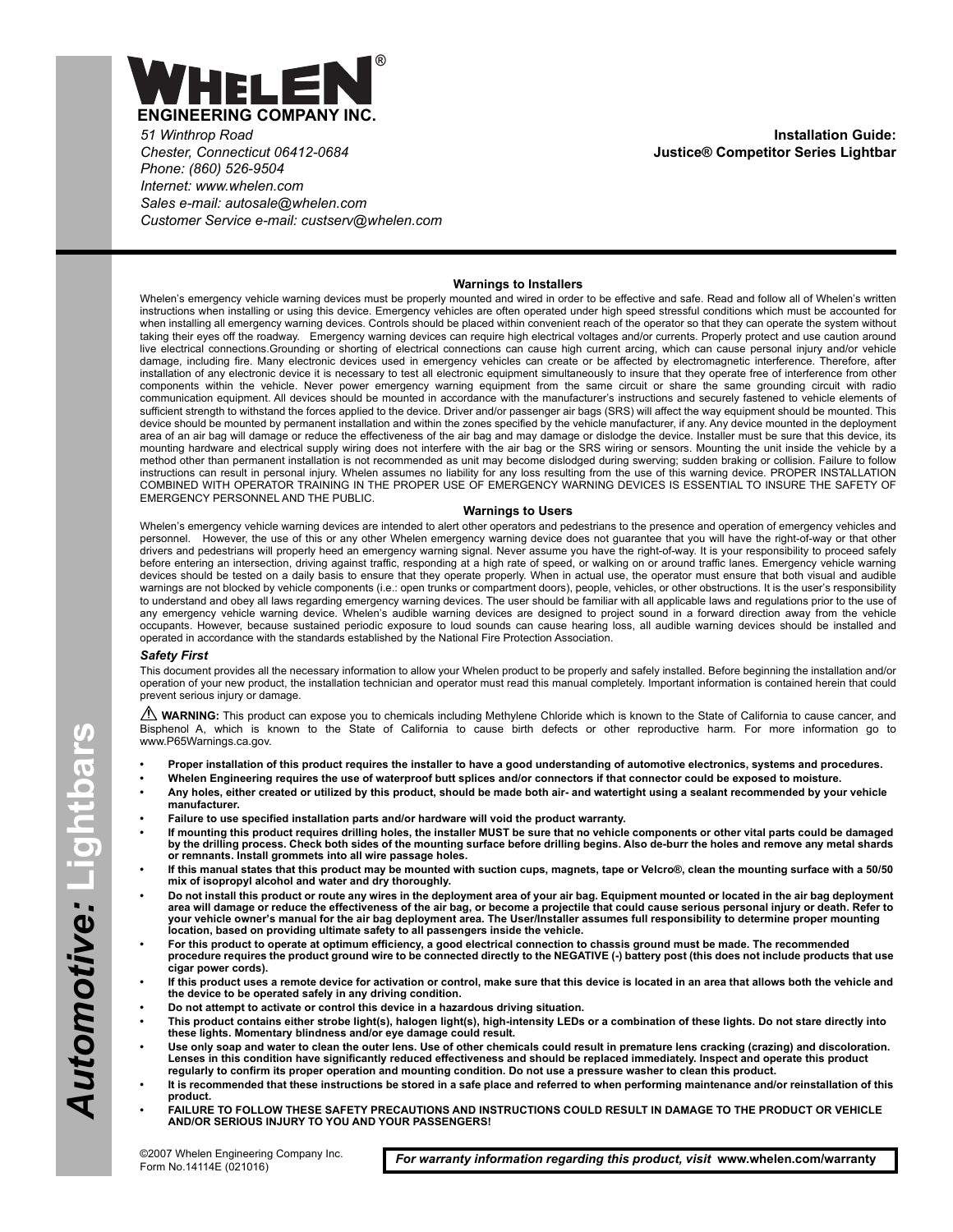## *IMPORTANT! The lightbar must be a minimum of 16" from any radio antennas!*

#### *Permanent Mounting:*

- 1. Locate the mounting foot and locking plate included with your lightbar. If not already present, install the mounting plate onto the mounting foot. When properly positioned, this plate is centered from side-to-side on the mounting foot.
- 2. Flip lightbar upside-down to expose bottom of extrusion and place mounting foot onto extrusion.
- 3. Rotate the mounting foot 90° in a counter-clockwise direction. Make sure that the edges of the mounting foot swing into position under the extrusion mounting lip.
- 4. Repeat this procedure for the remaining mounting foot and return the lightbar to its right side-up position.
- 5. Position the lightbar onto the vehicle roof in the desired mounting location. One often selected location is directly above the B-pillars. This area is the strongest part of the roof. Refer to your lightbar manual for your lightbars cable exit location, to be sure that the lightbar is facing the proper direction.
- 6. Adjust the two mounting feet outwards so that they are as close to the edge of the roof as possible. Make sure that both mounting feet are in full contact with the roof (See below). Be sure that there is no less than 1/2" clearance between the roof and the lightbar at their closest point. When the mounting feet are in their proper position, lightly tighten the mounting foot allen head set screws.
- 7. Turn the lightbar upside-down and tighten all of the set screws from step 6 (2 or 4 per side) to 14-16 In. Lbs.
- 8. Note that on the adjustable foot, use the hole in the pad as a guide to drill the two holes into the mounting foot at the locations shown.
- 9. Place the lightbar in its final mounting position on the vehicle, mark the mounting hole locations off onto the mounting surface, remove the lightbar and drill the mounting holes.
- 10. Place the lightbar back onto the vehicle lined up with the mounting holes and secure the mounting feet to the vehicle using the supplied hardware.

# *Slide Bolt Mounting (Permanent):*

1. Position the slide bolt mounting plates onto the bottom of the lightbar extrusion. These plates rotate into position the same way as the mounting foot. Position the plates as far outward as possible (if a 3rd mounting plate is used, it should be positioned under the center of the lightbar).

d

*Driver-side*

**FRONT**

**Drill the cable access hole in the**<br>appropriate area for your lighthar appropriate area for your light

*cable exit Passngr.-side cable exit*

- 2. Secure the plates to the extrusion using the set screws provided.
- 3. Position the lightbar onto the vehicle and mark the mounting bolt locations. Drill the necessary mounting holes using an appropriately sized drill bit sized for a 1/2" bolt.

## *Strap Mounting:*

- 1. Locate the mounting foot, locking plate and tinnerman plate included with your lightbar. If not already present, install the locking plate onto the mounting foot. When properly positioned, this plate is centered from side-to-side on the mounting foot.
- 2. Flip the lightbar upside-down to expose the bottom of the extrusion and place the mounting foot onto the extrusion.
- 3. Rotate the mounting foot 90° in a counter-clockwise direction. Make sure that the edges of the mounting foot swing into position under the extrusion mounting lip. Install a tinnerman plate onto the extrusion in the same manner.
- 4. Repeat this procedure for the remaining mounting foot and tinnerman plate and return the lightbar to its right side-up position.
- 5. Position the lightbar onto the vehicle roof in the desired mounting location. One often selected location is directly above the B-pillars. This area is the strongest part of the roof. Refer to your lightbar manual for cable exit location, to be sure that the lightbar is facing the proper direction.
- 6. Adjust the two mounting feet outwards so that they are as close to the edge of the roof as possible. Both mounting feet must be in full contact with the roof. Be sure that there is no less than 1/2" clearance between the roof and the lightbar at their closest point. When the mounting feet are in their proper position, lightly tighten the mounting foot allen head set screws.
- Return the lightbar to an upside-down position. Slide each tinnerman plate outwards until it is fully engaged with its corresponding mounting foot. With the mounting feet and tinnerman plates in their proper positions, tighten all of the set screws (2 or 4 per side) to 14-16 In. Lbs. Flip the lightbar right side-up and return it to its mounting position.
- Open both drivers side doors. In the area directly below the mounting foot, carefully pull the drivers side weather-strip away from the vehicle. Remove enough so that the area where the mounting strap will be secured to the vehicle is exposed. Repeat procedure for passenger side. vehicle is exposed. Repeat procedure for passenger
- Insert the mounting strap through the mounting foot. Be sure that the strap fits flush against the area where it will be secured onto the vehicle. Insert the tension bolt through the mounting strap and into the tinnerman nut on the tinnerman plate. Tighten slightly with a long shafted, Phillips screwdriver. Repeat procedure for passenger side.
- 10. If your mounting strap has mounting holes in the end of the strap, use these holes as a template to drill appropriately sized pilot holes through the strap and into the vehicle. Repeat for passenger side of the vehicle.
- 11. Firmly tighten the tension bolts to secure the lightbar to the vehicle.



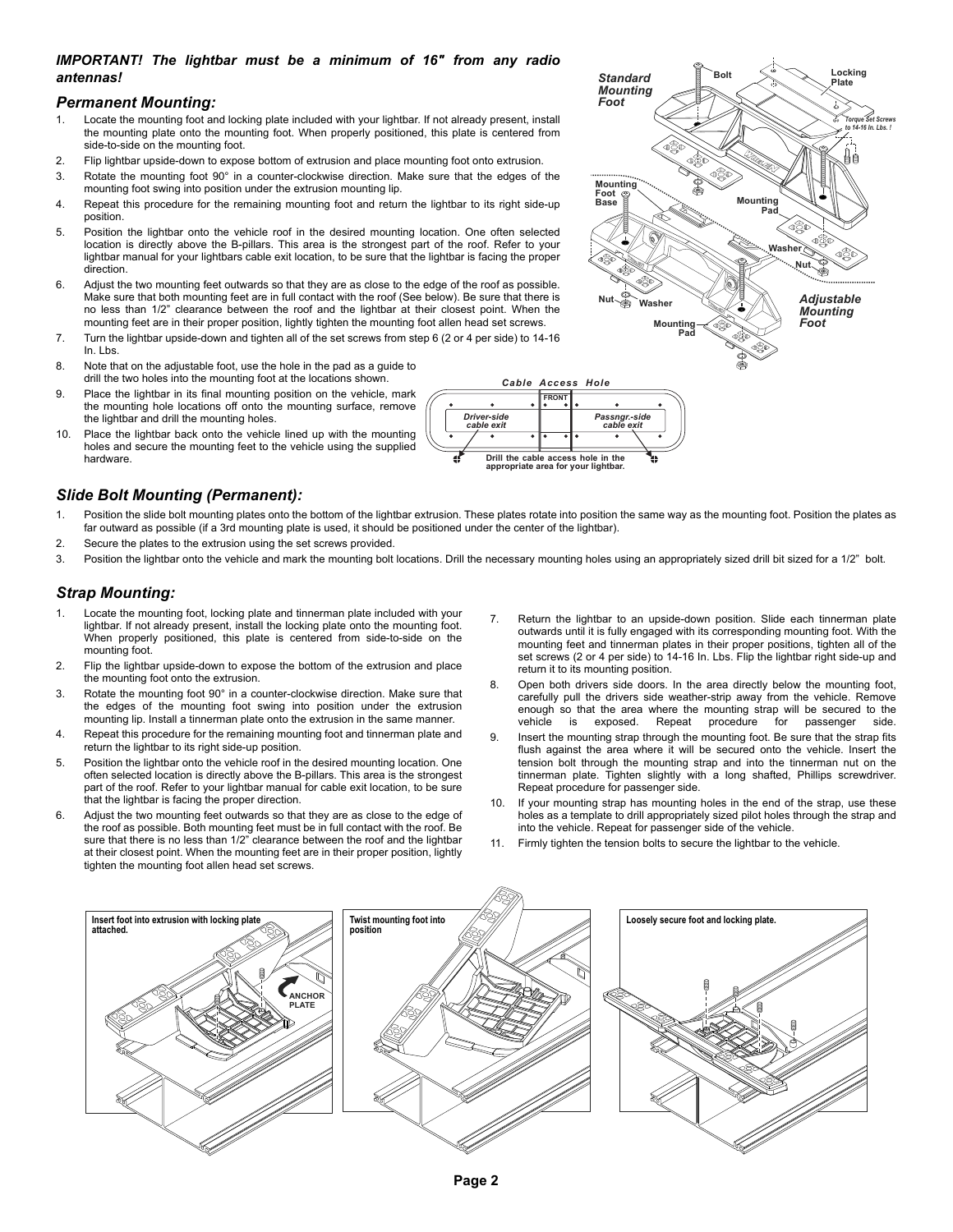

# *Lightbar Cables:*

**Standard Lightbar:** This lightbar uses a 4-conductor cable for LEDs and a 6- and 3 conductor cable for options. There is also an option for Brake-Tail to connect to your brake lights. Extend the 3-, 4- and 6-conductor cables towards your switch panel. The instructions included with your switches will provide switch wiring information. The optional brake-tail cable connects to the brake lights.

**Refer to the next page for wire designations and fusing.**

**WARNING! All Customer supplied wires that connect to the positive terminal of the battery must be sized to supply at least 125% of the maximum operating current and FUSED at the battery to carry that load. DO NOT USE CIRCUIT BREAKERS WITH THIS PRODUCT!**

## *6 Conductor Option Cable:*

*WHITE: Apply +12 volts to activate the Take-downs or Worklight GREEN: Apply +12 volts to activate the Passenger Side Alley lights RED: Apply +12 volts to activate the Driver Side Alley light. BLUE: Apply +12 volts to activate the Take-downs in flashing mode.*

## *3-Conductor Option Cable:*

#### *RED: Scan-Lock™*

**LED's must be on for Scan-Lock to work.**

**TO CHANGE PATTERNS:** *To cycle forward to the next available pattern:* Apply +12 volts to the RED wire for less than 1 second and release. *To cycle back to the previous pattern:* Apply +12 volts to the RED wire for more than 1 second and release.

**TO CHANGE THE DEFAULT PATTERN:** When the desired pattern is active, allow it to run for more than 5 seconds. The lighthead will now display this pattern when activated.

**TO RESTORE THE FACTORY DEFAULT PATTERN:** With power to the lightheads off, apply +12 volts to the RED wire. While still applying +12 volts to the RED wire, turn power to the lightheads back on. The factory default pattern should now be displayed.

**A normally open momentary switch can be used to control Scan-Lock operation.**

MOMENTARY BLINDNESS AND/OR EYE DAMAGE COULD RESULT! MOMENTARY BLINDNESS AND/OR EYE DAMAGE COULD RESULT! **IMPORTANT WARNING!**<br>CAUTION! DO NOT LOOK DIRECTLY AT THESE LEDS WHILE THEY ARE ON.